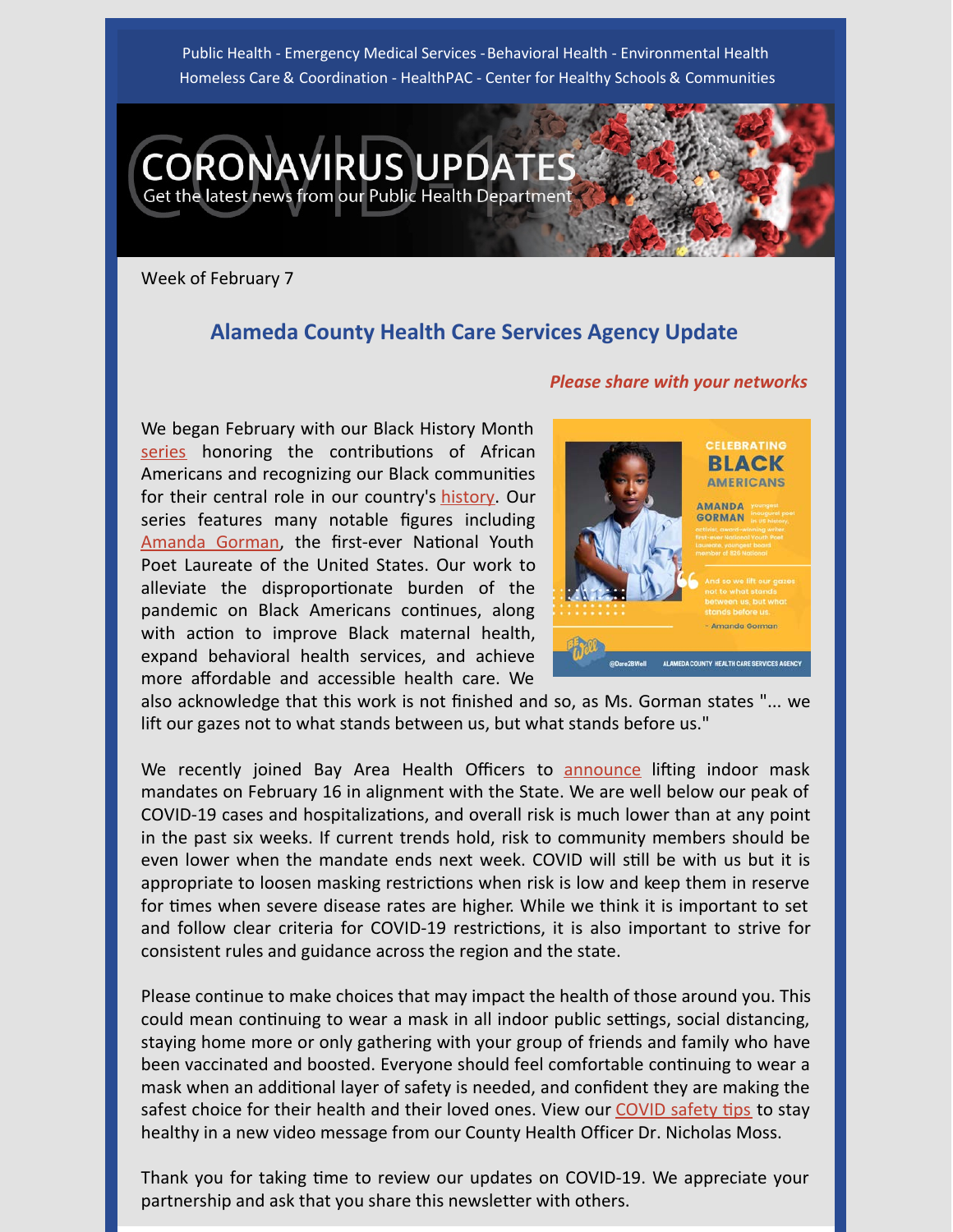#### **Boosters for Residents Ages 12+ and Testing Demands**

[Eligible Alameda County residents, ages 12 and over, can now make vaccine booster](https://my.primary.health/l/alco-vax-signup) appointments at County supported vaccination clinics. Drop-in appointments will continue to be prioritized for residents living in highly impacted zip codes to ensure equitable access.

Alameda County averaged over 26,000 tests per day during the recent surge. While more than 75% of testing in Alameda County occurs through health care providers, our community supported sites remain focused on free, low-barrier testing in priority neighborhoods. If you have medical insurance, please contact your doctor or health care provider for testing. If you know someone who can't access a test for any reason and they are symptomatic, please remind them to stay home regardless of their vaccination status. If they are exposed and unvaccinated, they should also stay home.

### **LESS is More When Seeking COVID-19 Testing**



The Alameda County District Attorney recently issued a warning for fraudulent COVID-19 testing sites that are popping up around the Bay Area. Please be alert and look out for questionable practices including unsafe conditions, no masks, or failure to return test results in a

timely manner. In most cases, antigen test results should be available in a matter of hours, and PCR tests in two to three days.

#### **Alameda County Observes Decline in Reported COVID-19 Cases**

Alameda County case rates rose above previous surges, likely due to the highly transmissible Omicron variant that was detected in our county. While cases are trending downward, we predict that the risk for COVID-19 will continue post-Omicron,likely with



intermittent waves that will drive public health priorities:

- Preventing and addressing COVID-19 disparities including supporting vaccination, testing, and treatment.
- Shifting Universal Case Investigation andContactTracing to focus on high-risk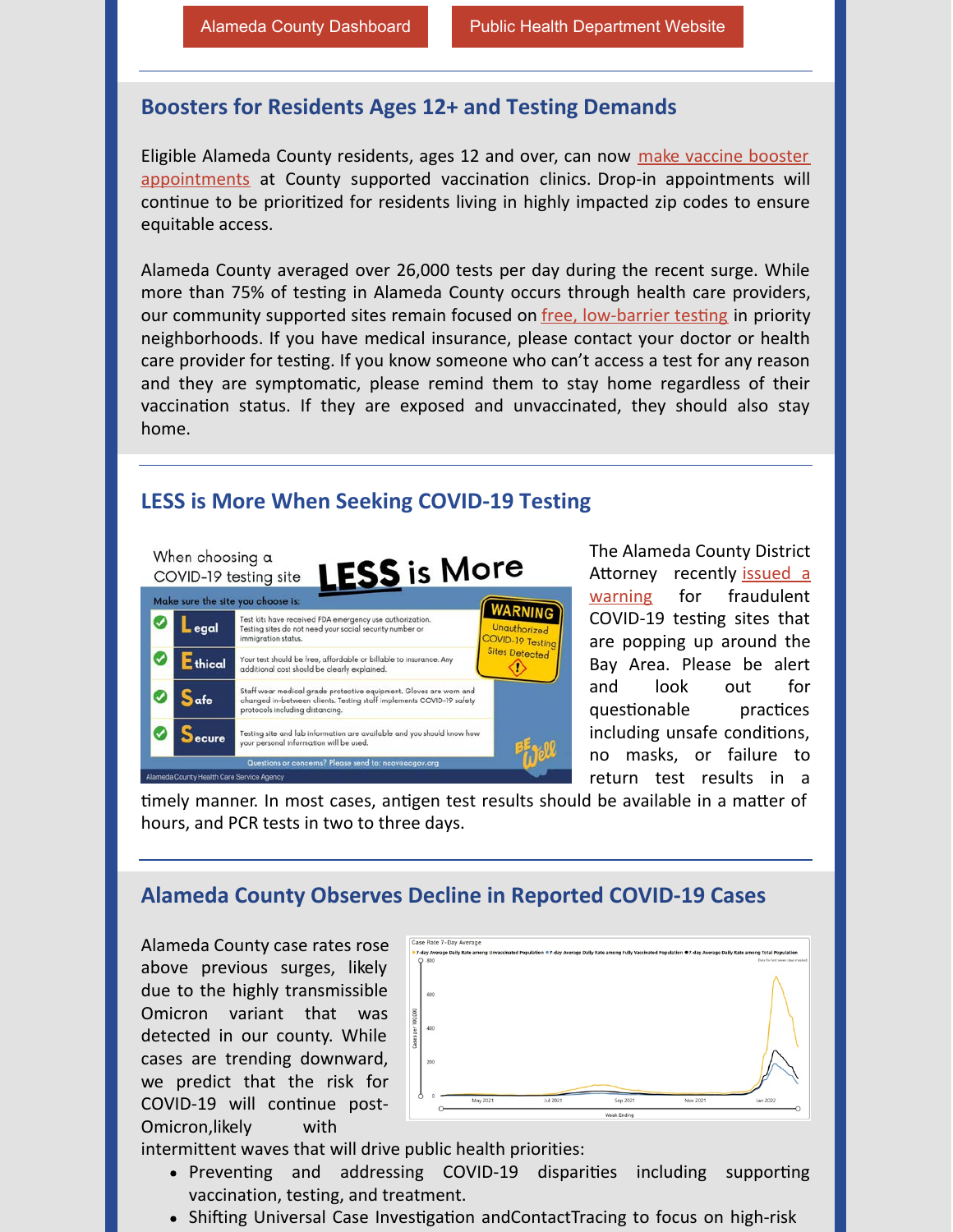- settings.
- Continuing resource and care navigation for our vulnerable communities.
- Continuing selective care and prevention efforts as emergency requirements continue to ease.
- Returning to masking and/or other restrictions, once lifted, if needed again for a severe variant.
- Educating individuals, families, and institutions tounderstand and manage ongoing COVID-19 risk.

### **Epidemic Data Points (7-day lag)**

- 278.3 per 100,000 positive cases among unvaccinated
- 70.4 per 100,000 positive cases among vaccinated
- 87.6% of residents vaccinated with at least one dose
- 81.8% of residents are fully vaccinated
- 60.8% ages 5-11 with at least one dose
- 13.8% test positivity overall
- 18.7% in Healthy Place Index (HPI) low-income areas
- 417 hospitalized
- $\bullet$  79 in ICU

Please visit our [dashboard](https://covid-19.acgov.org/data) for more data on COVID-19.

# **Alameda County-Supported Vaccine Sites**

Vaccines are available throughout the week and some locations offer Saturday hours for people unable to get away during the week:

- [Allen Temple Baptist Church](https://files.constantcontact.com/dbe334f7701/8d0936d9-1de2-436c-99e7-459f28661589.pdf) East Oakland: Saturdays, 10:00am - 2:00pm
- [The Center](https://files.constantcontact.com/dbe334f7701/9e5745fe-8da0-4329-b869-04b2d43f039a.pdf) OUSD Central Kitchen, West Oakland: Saturdays, 10:00am - 3:00pm
- [Weekes Community Center](https://files.constantcontact.com/dbe334f7701/107f17da-8ea7-4cac-a4c2-543fdbe2b23e.pdf) South Hayward: Saturdays, 10:00am - 3:00pm



- [Coyote Hills Elementary School](https://files.constantcontact.com/dbe334f7701/9ae9c2c9-aaa4-478a-b8f6-1767ae17e59c.pdf) Newark: Sundays, 10:00 am 4:00 pm
- [San Lorenzo High School](https://files.constantcontact.com/dbe334f7701/4d2caced-7723-40e9-b2f2-25468ef54fc6.pdf) Wednesdays and Thursdays, 3:30 pm-7:30 pm

Find more vaccine locations, testing locations, or [make an appointment](https://my.primary.health/l/alco-vax-signup) by visiting our [website](https://covid-19.acgov.org/vaccines).

### **Alameda County Behavioral Health Older Adult Training**



Our Behavioral Health Department held the first in a series of Older Adult Training and Certification, in partnership with community experts in the field of older adult mental health and social services. The session addressed the specific needs of older adults receiving mental health and substance use care to enrich the understanding of the major mental health conditions and substance use concerns facing older adults. The training also focused on the importance of promoting mental wellness, resilience, screening, assessments, and evidence-based interventions while emphasizing